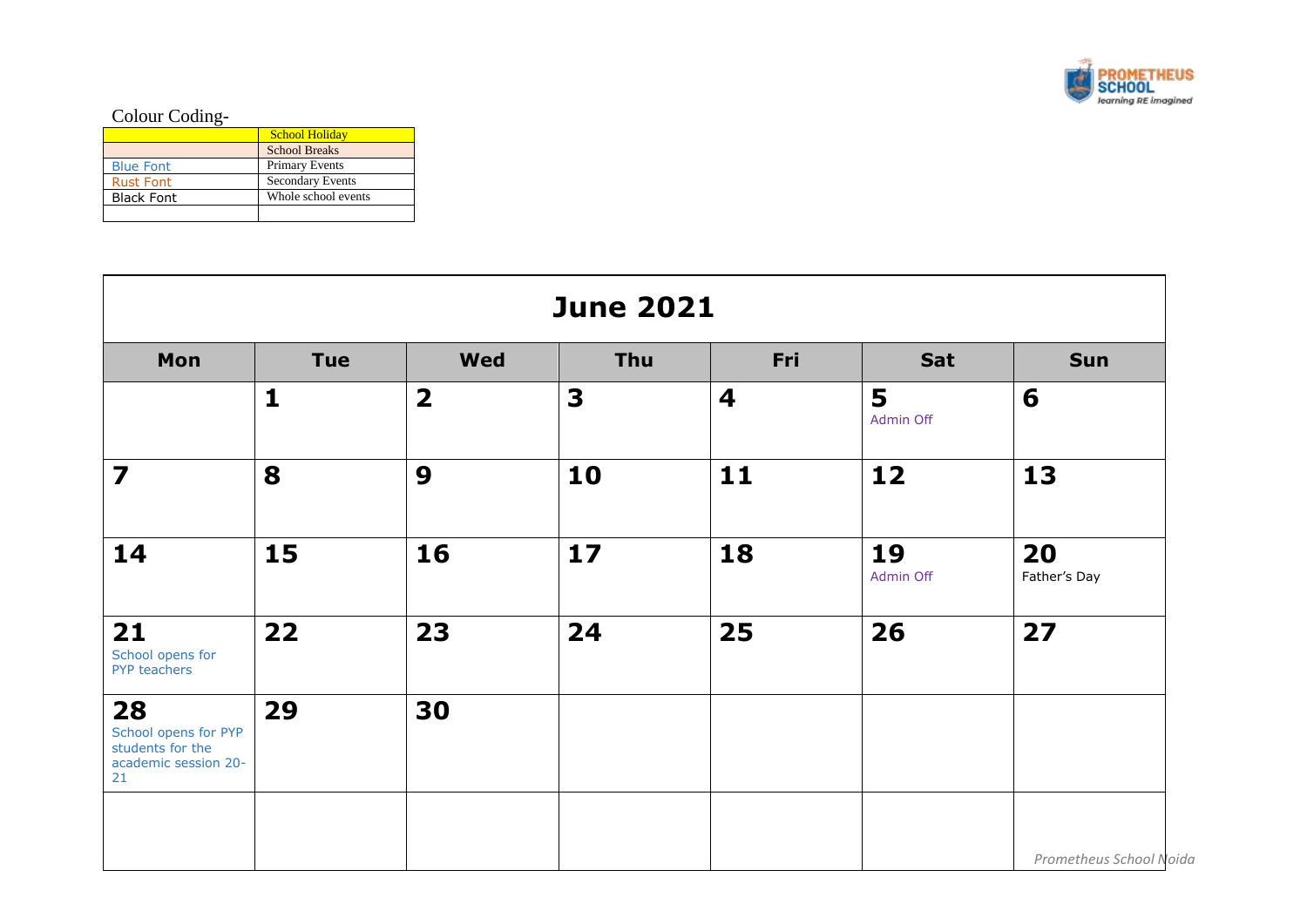|                                                                                                             |                                                    |                         |                                                                         |                                                                                                                               |                 | <b>PROMETHEUS</b><br>SCHOOL<br>learning RE imagined |  |  |  |
|-------------------------------------------------------------------------------------------------------------|----------------------------------------------------|-------------------------|-------------------------------------------------------------------------|-------------------------------------------------------------------------------------------------------------------------------|-----------------|-----------------------------------------------------|--|--|--|
| <b>July 2021</b>                                                                                            |                                                    |                         |                                                                         |                                                                                                                               |                 |                                                     |  |  |  |
| Mon                                                                                                         | <b>Tue</b>                                         | <b>Wed</b>              | <b>Thu</b>                                                              | Fri                                                                                                                           | Sat             | <b>Sun</b>                                          |  |  |  |
|                                                                                                             |                                                    |                         | $\mathbf{1}$                                                            | $\overline{\mathbf{2}}$                                                                                                       | 3<br>Admin Off  | $\overline{\mathbf{4}}$                             |  |  |  |
| 5                                                                                                           | 6                                                  | $\overline{\mathbf{z}}$ | 8                                                                       | 9                                                                                                                             | 10              | 11                                                  |  |  |  |
| 12                                                                                                          | 13                                                 | 14                      | 15                                                                      | 16<br>Form 5 PYP<br>Exhibition                                                                                                | 17<br>Admin Off | 18                                                  |  |  |  |
| 19                                                                                                          | 20<br>Form 5 PYP to MYP<br>transition for students | 21                      | 22<br>Secondary<br>Coordinators return<br>Form 5 Graduation<br>ceremony | 23<br>Academic session<br>20-21 ends for PYP<br>students/ end year<br>awards/ Form 5 PYP<br>to MYP transitions for<br>parents | 24              | 25                                                  |  |  |  |
| 26<br>School opens for<br>secondary teachers/<br>Year-end break<br>begins for PYP<br>students &<br>teachers | 27                                                 | 28                      | 29<br>School opens for PYP<br>teachers                                  | 30<br>New parent<br>orientation<br>Form mornings<br>Year-end break ends<br>for PYP students                                   | 31              |                                                     |  |  |  |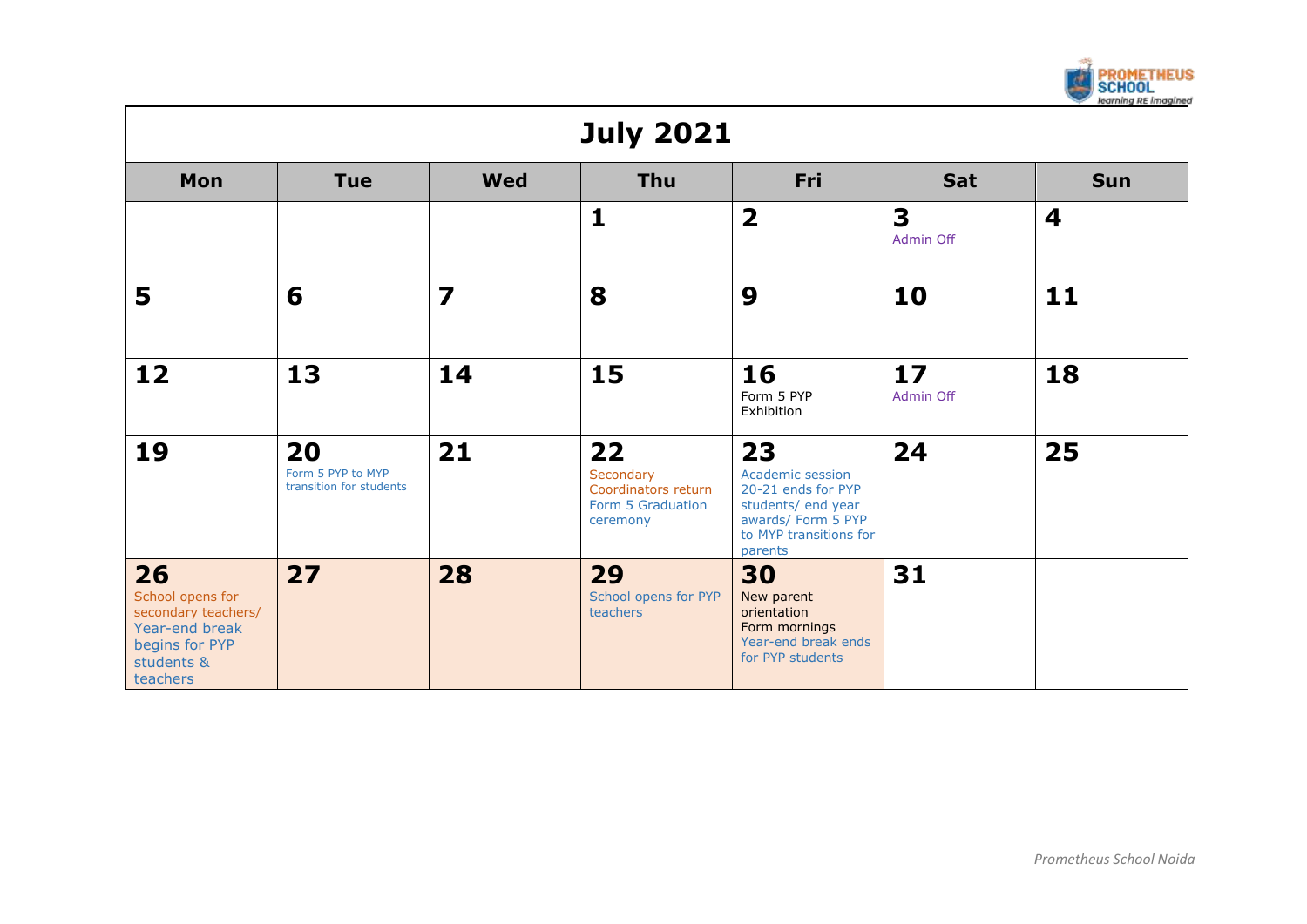

| <b>August 2021</b>                                                                     |                                 |                                                 |                                                                       |                                               |                                      |                                      |  |
|----------------------------------------------------------------------------------------|---------------------------------|-------------------------------------------------|-----------------------------------------------------------------------|-----------------------------------------------|--------------------------------------|--------------------------------------|--|
| Mon                                                                                    | <b>Tue</b>                      | <b>Wed</b>                                      | <b>Thu</b>                                                            | Fri                                           | <b>Sat</b>                           | <b>Sun</b>                           |  |
|                                                                                        |                                 |                                                 |                                                                       |                                               |                                      | $\mathbf{1}$                         |  |
| 2 School opens for<br>students for<br>academic session 21-<br>22<br>Introduction to DP | 3<br>Introduction to DP         | $\overline{\mathbf{4}}$                         | 5                                                                     | 6<br>The Hiroshima Day                        | $\overline{\mathbf{z}}$<br>Admin Off | 8                                    |  |
| 9                                                                                      | 10                              | 11                                              | 12                                                                    | 13<br>Special Assembly-<br>Independence Day   | 14                                   | <b>15</b><br><b>Independence Day</b> |  |
| 16<br>PYP student council<br>nominations                                               | 17                              | 18<br><b>World Humanitarian</b><br>Day assembly | 19<br>Muharram (G)<br>World Humanitarian Day<br>World Photography Day | 20<br>Last day Subject<br>Change Grade 9 & 11 | 21<br>Admin Off                      | 22<br>Raksha Bandhan                 |  |
| 23                                                                                     | 24<br><b>Sec Award Ceremony</b> | 25                                              | 26                                                                    | 27<br>PYP investiture                         | 28                                   | 29                                   |  |
| 30<br>Janmashtami (G)                                                                  | 31                              |                                                 |                                                                       |                                               |                                      |                                      |  |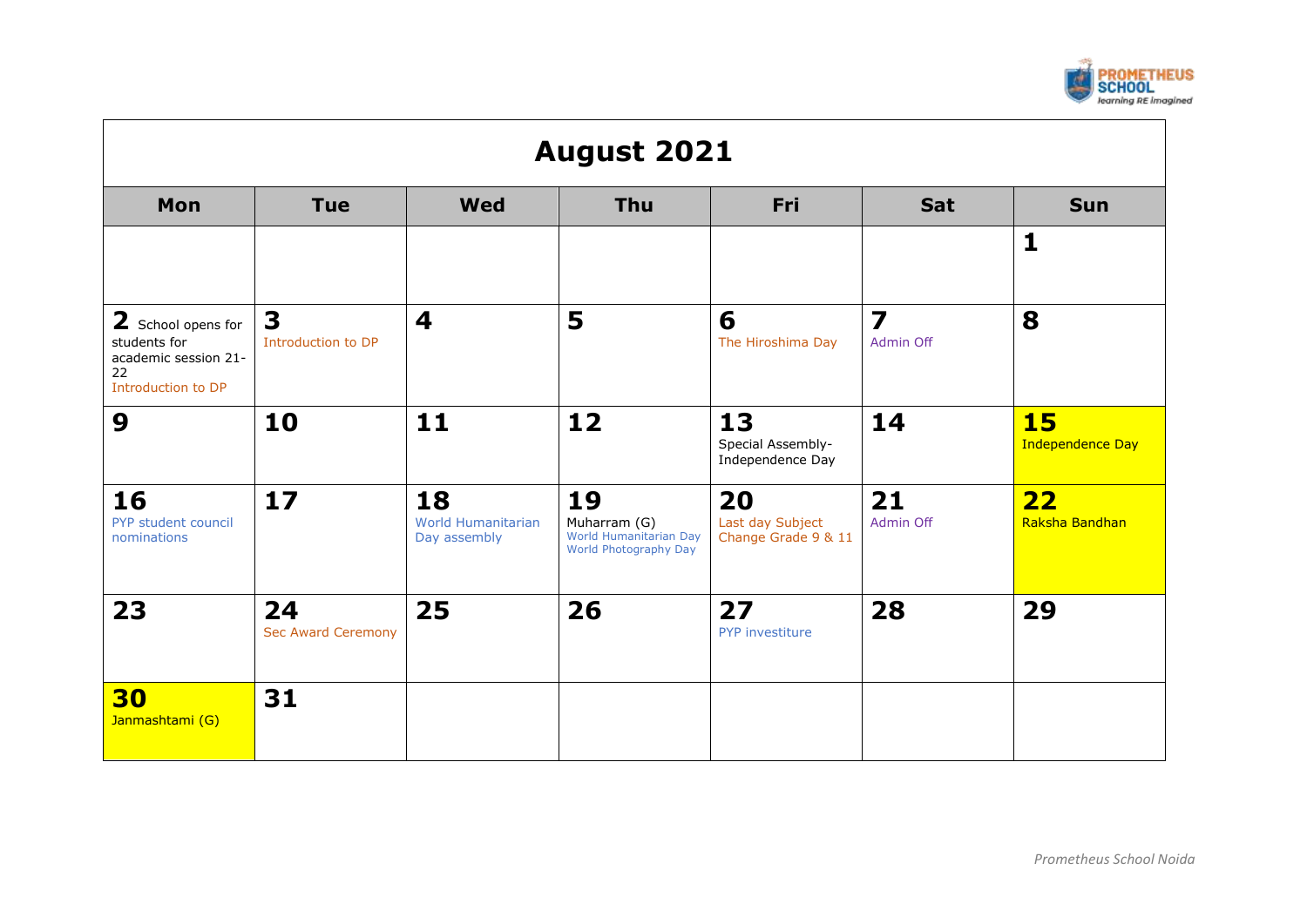

| <b>September 2021</b>          |                                                                          |                                                                   |                                                                            |                                                                  |                 |                           |  |
|--------------------------------|--------------------------------------------------------------------------|-------------------------------------------------------------------|----------------------------------------------------------------------------|------------------------------------------------------------------|-----------------|---------------------------|--|
| Mon                            | <b>Tue</b>                                                               | <b>Wed</b>                                                        | <b>Thu</b>                                                                 | Fri                                                              | <b>Sat</b>      | <b>Sun</b>                |  |
|                                |                                                                          | 1<br><b>Initial CAS Interview-</b><br>Closing                     | $\overline{\mathbf{2}}$                                                    | 3<br><b>Teachers Day</b><br>celebration with<br>students         | 4<br>Admin Off  | 5<br><b>Teachers' Day</b> |  |
| 6                              | 7<br><b>Grandparents Day</b>                                             | 8                                                                 | 9<br>Ganesh Chaturthi<br>Celebration                                       | 10<br>Ganesh Chaturthi (R)                                       | 11              | 12                        |  |
| 13                             | 14<br>Hindi Diwas                                                        | 15                                                                | 16<br><b>FIRST SUMMATIVE</b><br><b>CYCLE BEGINS (</b><br>Secondary)        | 17                                                               | 18<br>Admin Off | 19                        |  |
| 20                             | 21<br><b>International Day of</b><br>Peace<br>Korean thanksgiving<br>day | 22<br>Kindness week<br>begins                                     | 23                                                                         | 24<br><b>FIRST SUMMATIVE</b><br><b>CYCLE END (</b><br>Secondary) | 25              | 26                        |  |
| 27<br><b>World Tourism Day</b> | 28                                                                       | 29<br>International Day of<br>awareness of food<br>loss and waste | 30<br>Founders Day/<br>Gratitude Day/<br>Kindness and<br>empathy week ends |                                                                  |                 |                           |  |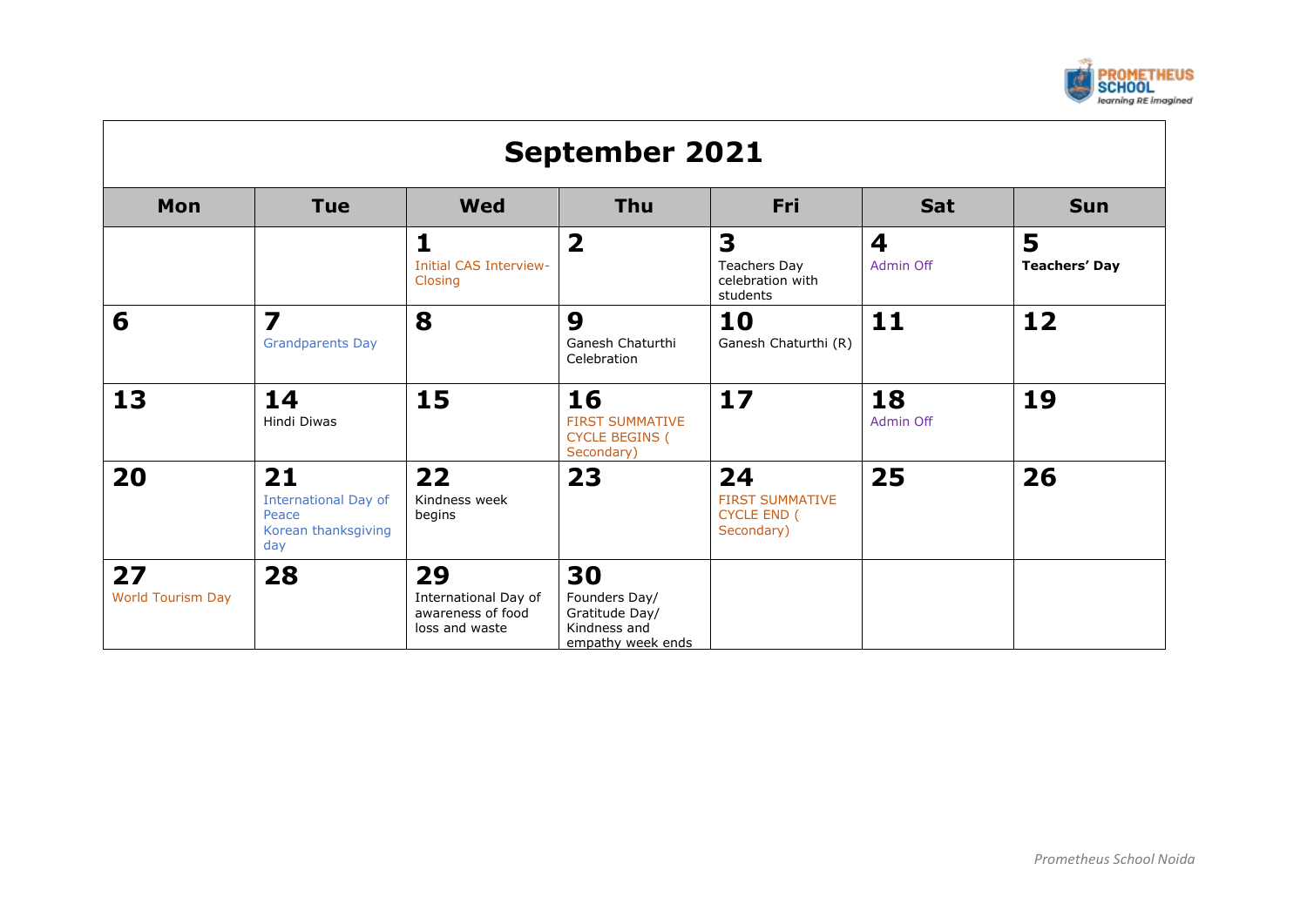

| Mon                                                                                                            | <b>Tue</b>                                                     | Wed                              | <b>Thu</b>              | <b>Fri</b>                                                                                | <b>Sat</b>                                                                        | <b>Sun</b>        |
|----------------------------------------------------------------------------------------------------------------|----------------------------------------------------------------|----------------------------------|-------------------------|-------------------------------------------------------------------------------------------|-----------------------------------------------------------------------------------|-------------------|
|                                                                                                                |                                                                |                                  |                         | $\mathbf{1}$<br>Secondary student<br>council Election Begin<br>Gandhi Jayanti<br>Assembly | $\overline{\mathbf{2}}$<br>Gandhi Jayanti<br><b>Admin Off</b><br>Non Violence Day | 3                 |
| 4<br>Interviews and<br>Canvasing<br><b>World Animal Day</b><br>World habitat Day<br>World Space week<br>begins | 5<br>Interviews and<br>Canvasing<br><b>Tell-a-tale Tuesday</b> | 6<br>Interviews and<br>Canvasing | $\overline{\mathbf{z}}$ | 8<br><b>Secondary Speeches</b><br>and Elections<br>World Space week<br>ends               | 9<br>PTM- Secondary                                                               | 10                |
| 11                                                                                                             | 12<br>Tell-a-tale Tuesday                                      | 13                               | 14                      | <b>15</b><br>Dussehra (G)                                                                 | 16<br>Admin Off                                                                   | 17                |
| 18                                                                                                             | 19<br><b>Tell-a-tale Tuesday</b>                               | 20                               | 21                      | 22<br><b>Investiture Secondary</b><br><b>PYP SLC</b>                                      | 23                                                                                | 24<br>Karwachuath |
| 25                                                                                                             | 26<br>Tell-a-tale Tuesday                                      | 27<br>Festival of lights         | 28                      | 29<br>Halloween<br>celebrations                                                           | 30                                                                                | 31<br>Halloween   |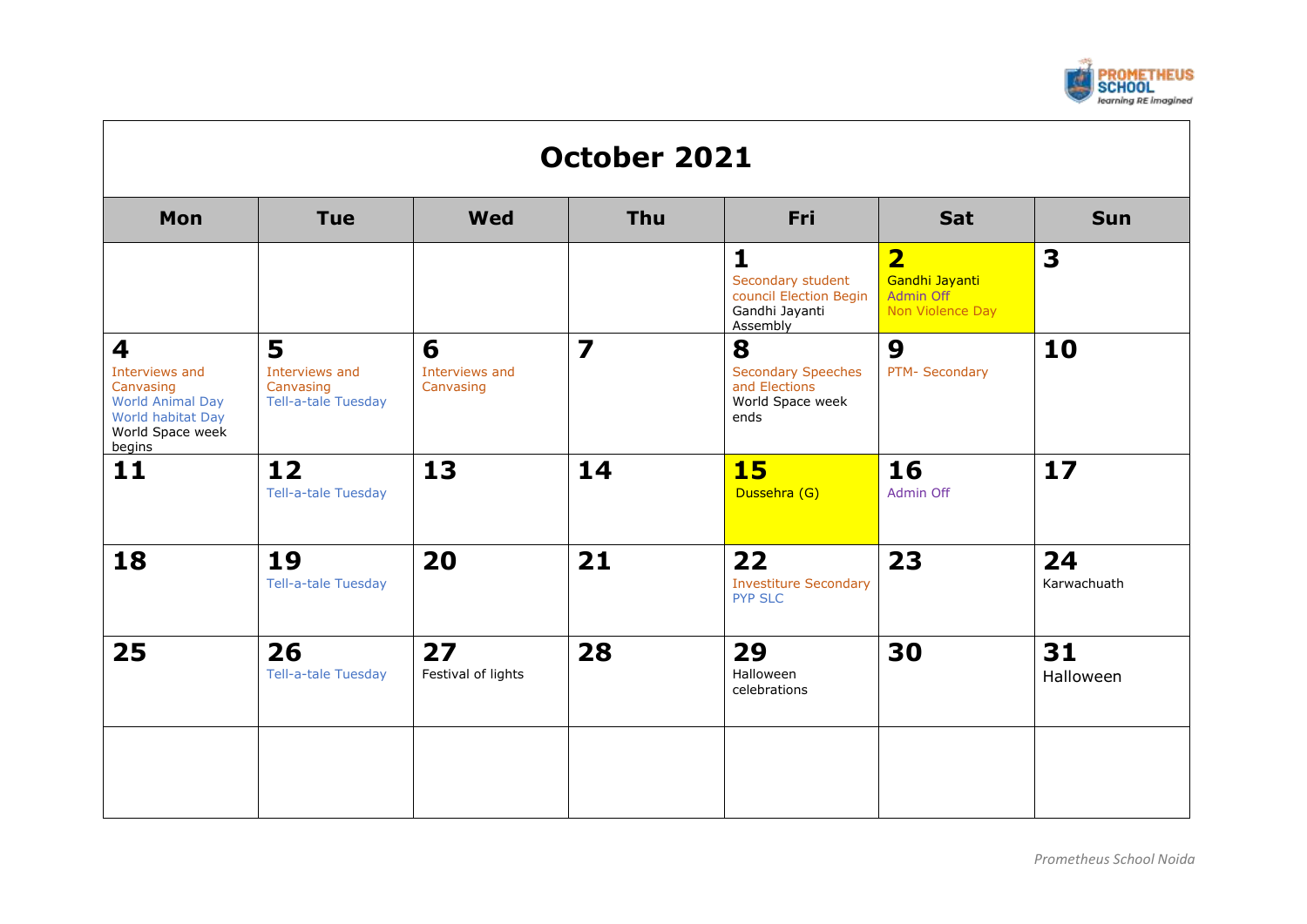

## **November 2021 Mon Tue Wed Thu Fri Sat Sun 1** Mid Term Break **Begins 2 3 4** Diwali (Deepawali)  $(G)$ **5** Mid Term Break **Ends 6** Bhaidooj Admin Off **7 8** EY Kindness week begins **9 10 11** EY Kindness week ends PTM 10, 11 &12 **12** Cross Country and Children's day celebration **13** World Kindness Day **14 15 16 17 18** PYP PTM **19** Guru Nanak's Birthday (G) **20** Admin Off **21 22** Week of inter-house competition begins **23 24 25** [Thanksgiving Day](https://www.calendarlabs.com/holidays/us/thanksgiving-day.php) **26** Week of inter-house competition ends **27 28 29 30**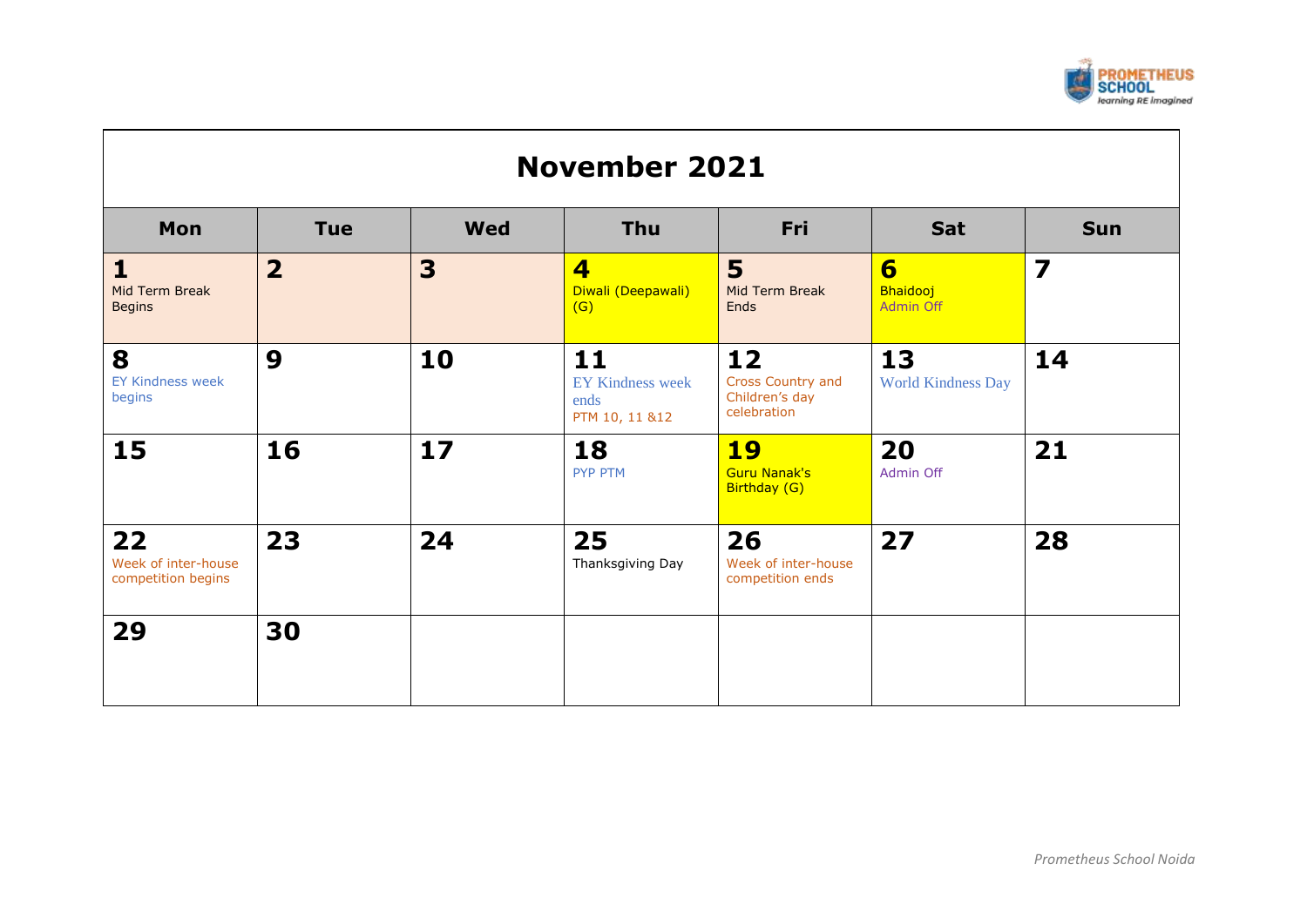

| <b>December 2021</b>                             |                         |                                                                    |                         |                                                                                            |                                                                                   |            |  |  |
|--------------------------------------------------|-------------------------|--------------------------------------------------------------------|-------------------------|--------------------------------------------------------------------------------------------|-----------------------------------------------------------------------------------|------------|--|--|
| Mon                                              | <b>Tue</b>              | <b>Wed</b>                                                         | Thu                     | Fri                                                                                        | <b>Sat</b>                                                                        | <b>Sun</b> |  |  |
|                                                  |                         | $\mathbf{1}$<br>End of term<br>Exam/Summative<br>Cycle (Secondary) | $\overline{\mathbf{2}}$ | 3                                                                                          | $\overline{\mathbf{4}}$<br>Admin Off                                              | 5          |  |  |
| 6                                                | $\overline{\mathbf{z}}$ | 8                                                                  | 9                       | 10<br>End of term Exam<br>ends (Secondary)<br>Human Rights Day                             | 11                                                                                | 12         |  |  |
| 13<br>SLC Week begin                             | 14                      | 15                                                                 | 16                      | 17<br><b>SLC Week End</b><br><b>Christmas Carnival</b><br>Last working day for<br>students | $18$ – Admin Off<br>Student Holiday Begin<br>Last working day for<br>PYP teachers | 19         |  |  |
| 20<br>Last working day for<br>secondary teachers | 21                      | 22                                                                 | 23                      | 24                                                                                         | 25<br>Christmas                                                                   | 26         |  |  |
| 27                                               | 28                      | 29                                                                 | 30                      | 31                                                                                         |                                                                                   |            |  |  |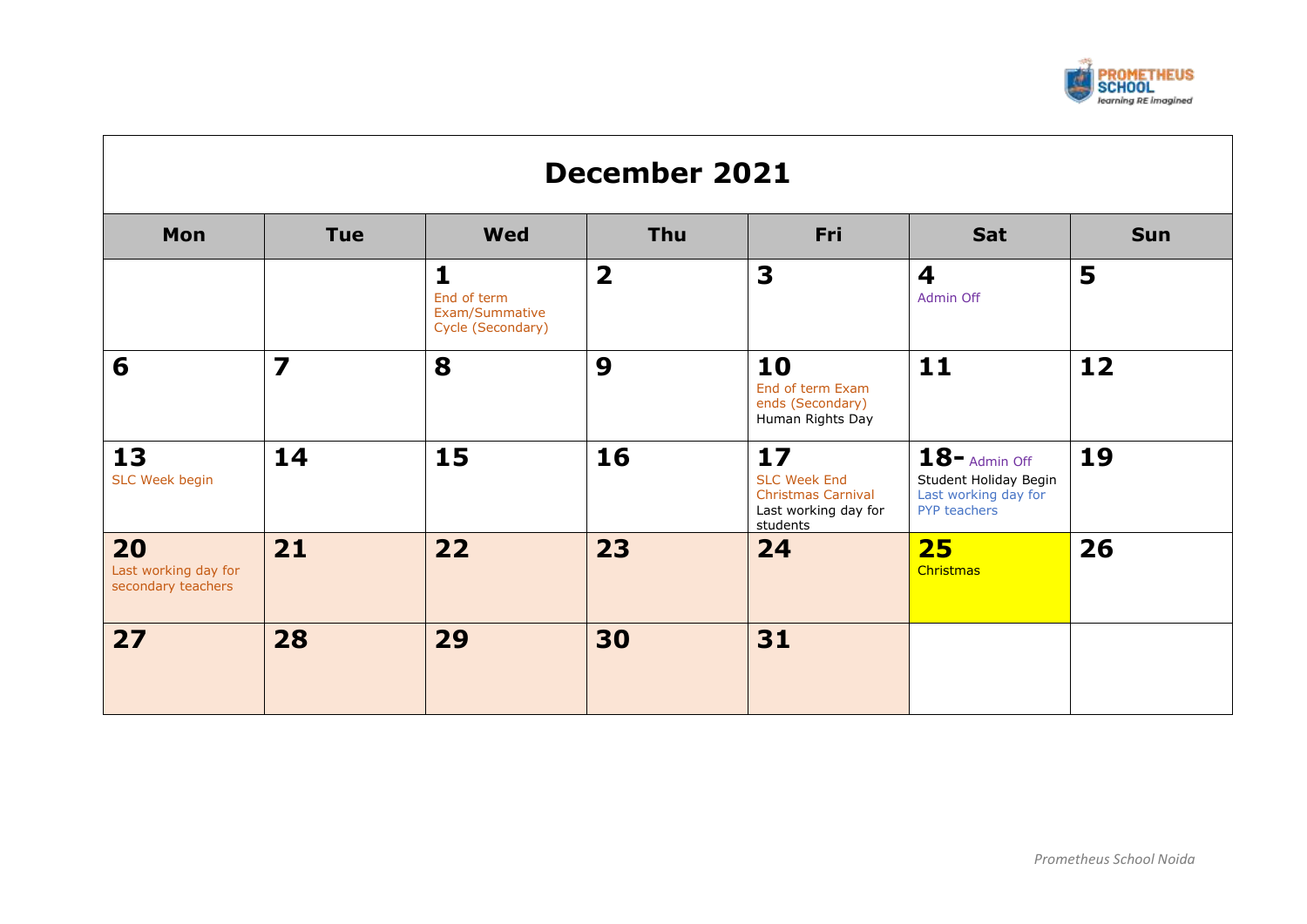

| January 2022                         |                                                                    |                                                                                  |    |                         |                                                               |                         |  |  |  |  |
|--------------------------------------|--------------------------------------------------------------------|----------------------------------------------------------------------------------|----|-------------------------|---------------------------------------------------------------|-------------------------|--|--|--|--|
| Mon                                  | Fri<br><b>Wed</b><br><b>Thu</b><br>Sat<br><b>Tue</b><br><b>Sun</b> |                                                                                  |    |                         |                                                               |                         |  |  |  |  |
|                                      |                                                                    |                                                                                  |    |                         | $\overline{\mathbf{1}}$<br>New Year's Day<br><b>Admin Off</b> | $\overline{\mathbf{2}}$ |  |  |  |  |
| 3                                    | $\overline{\mathbf{4}}$                                            | 5                                                                                | 6  | $\overline{\mathbf{z}}$ | 8                                                             | 9                       |  |  |  |  |
| 10<br>School Reopens for<br>teachers | 11                                                                 | 12<br>New Parent<br>Orientation School<br>reopens for students<br>winter timings | 13 | 14                      | 15<br>Admin Off                                               | 16                      |  |  |  |  |
| 17                                   | 18                                                                 | 19                                                                               | 20 | 21                      | 22                                                            | 23                      |  |  |  |  |
| 24                                   | 25<br>Republic Day<br>Assembly                                     | 26<br><b>Republic Day</b>                                                        | 27 | 28                      | 29                                                            | 30                      |  |  |  |  |
| 31<br>Art exhibition                 |                                                                    |                                                                                  |    |                         |                                                               |                         |  |  |  |  |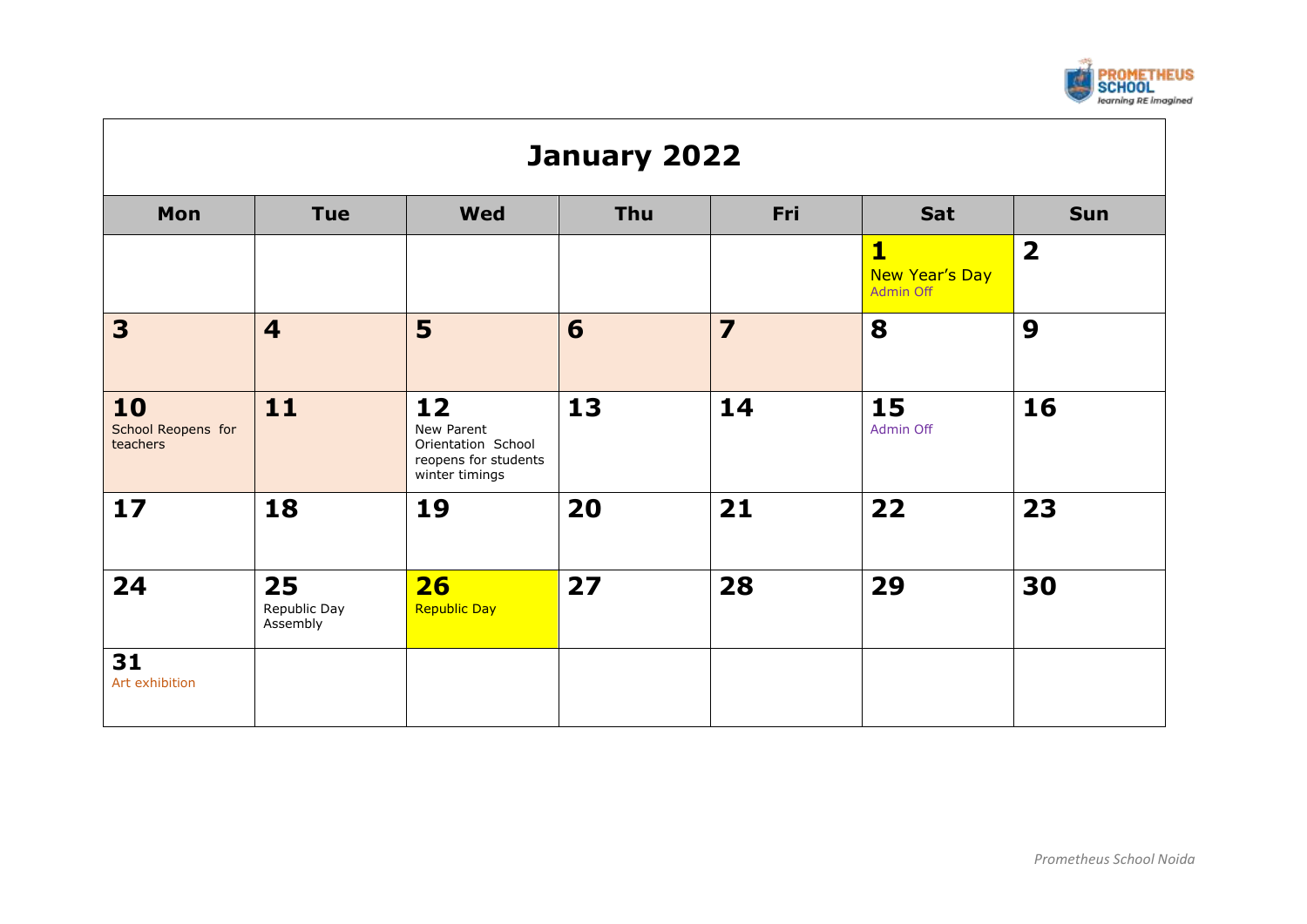

| <b>February 2022</b>                                                                                                                          |                                                                                             |                         |            |                                      |                                                         |            |  |  |
|-----------------------------------------------------------------------------------------------------------------------------------------------|---------------------------------------------------------------------------------------------|-------------------------|------------|--------------------------------------|---------------------------------------------------------|------------|--|--|
| Mon                                                                                                                                           | <b>Tue</b>                                                                                  | <b>Wed</b>              | <b>Thu</b> | Fri                                  | Sat                                                     | <b>Sun</b> |  |  |
|                                                                                                                                               | $\mathbf{1}$<br>Korean New year:<br>Seol-Nal<br><b>Black History Month</b><br><b>Begins</b> | $\overline{\mathbf{2}}$ | 3          | 4                                    | 5<br>Admin Off                                          | 6          |  |  |
| $\overline{\mathbf{z}}$                                                                                                                       | 8<br>Safer Internet Day                                                                     | 9                       | 10         | 11<br>Sports Day                     | 12                                                      | 13         |  |  |
| 14<br>8 am school timings<br>EY-Valentine's Day<br>celebrations                                                                               | 15                                                                                          | 16                      | 17         | 18<br>School off for PYP<br>students | 19<br>Admin Off                                         | 20         |  |  |
| 21                                                                                                                                            | 22                                                                                          | 23                      | 24         | 25<br><b>EY Sports Fiesta</b>        | 26<br><b>Subject Orientation</b><br>Grade 8 moving to 9 | 27         |  |  |
| 28<br>Mocks for Gr 10, 11<br>and 12/ Summative<br>Cycle 3 begins<br>(Secondary)<br>National Science Day<br><b>Black History Month</b><br>ends |                                                                                             |                         |            |                                      |                                                         |            |  |  |
|                                                                                                                                               |                                                                                             |                         |            |                                      |                                                         |            |  |  |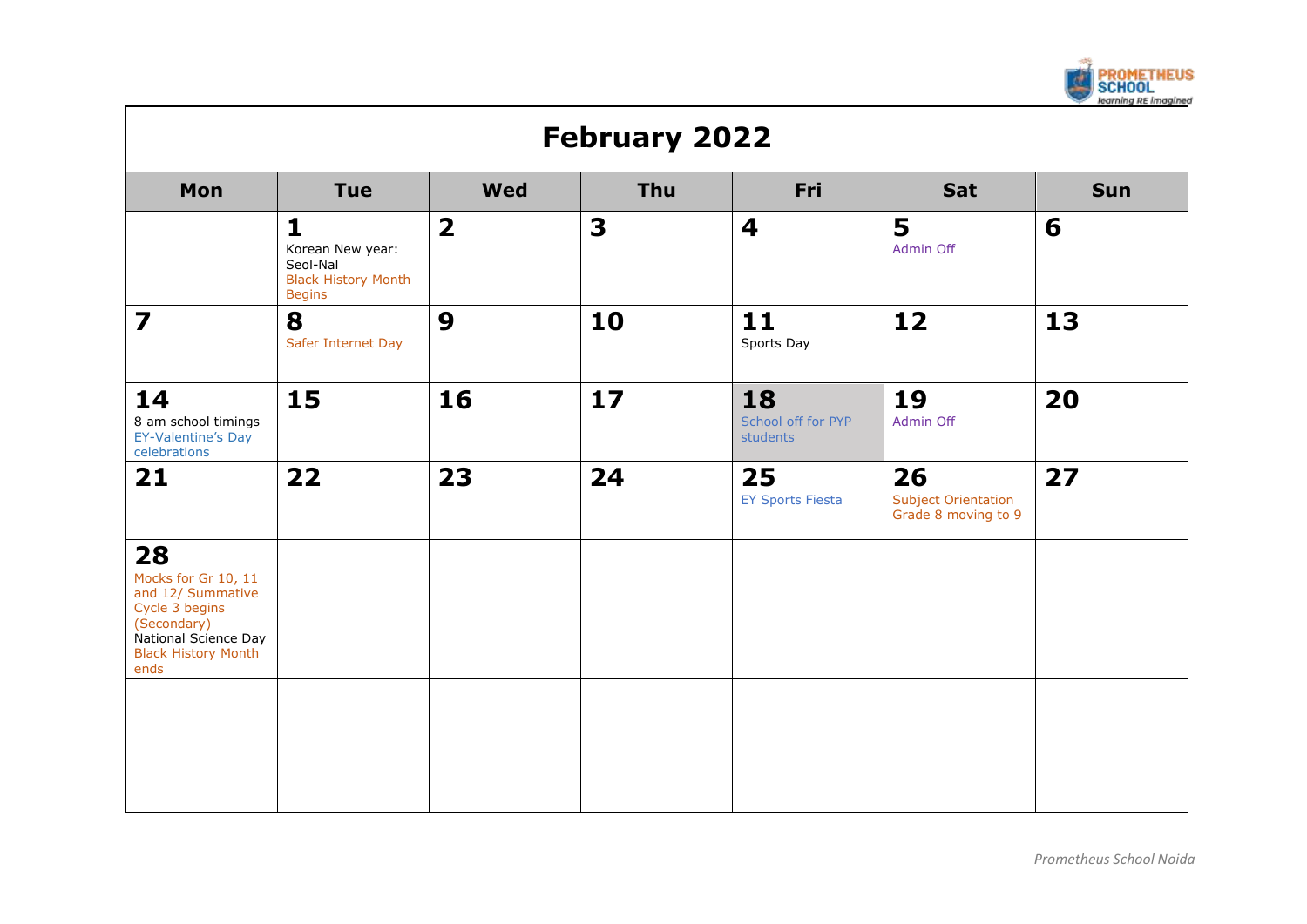

## **March 2022**

| Mon                                                          | <b>Tue</b>                                                                                               | <b>Wed</b>                                      | <b>Thu</b>                      | <b>Fri</b>                            | <b>Sat</b>                                     | <b>Sun</b> |
|--------------------------------------------------------------|----------------------------------------------------------------------------------------------------------|-------------------------------------------------|---------------------------------|---------------------------------------|------------------------------------------------|------------|
|                                                              |                                                                                                          | $\overline{\mathbf{2}}$                         | 3                               | 4<br>Cardboard Play Day               | Madmin Off                                     | 6          |
| 7                                                            | 8<br>Mocks for Gr 10, 11<br>and 12// Summative<br>Cycle 3 ends<br>(Secondary)<br>Women's day<br>assembly | 9<br>School adventure<br>camps                  | 10<br>School adventure<br>camps | $11$<br>School adventure<br>camps     | $12 \overline{ }$<br>School adventure<br>camps | 13         |
| 14<br><b>Mid Term Break</b><br>PI Day                        | <b>15</b>                                                                                                | <b>16</b>                                       | 17                              | <b>18</b><br><b>Holi</b>              | 19<br>Admin Off                                | 20         |
| 21<br>Introduction to<br>Personal Project<br>PI Day Assembly | 22<br>World Water Day                                                                                    | 23                                              | 24                              | 25<br>Report Card for<br><b>Mocks</b> | 26<br>Grade 10 moving to<br>11 session         | 27         |
| 28<br><b>Individual Meetings</b><br><b>Grade 10-12</b>       | 29<br><b>Individual Meetings</b><br>Grade 10-12                                                          | 30<br><b>Individual Meetings</b><br>Grade 10-12 | 31                              |                                       |                                                |            |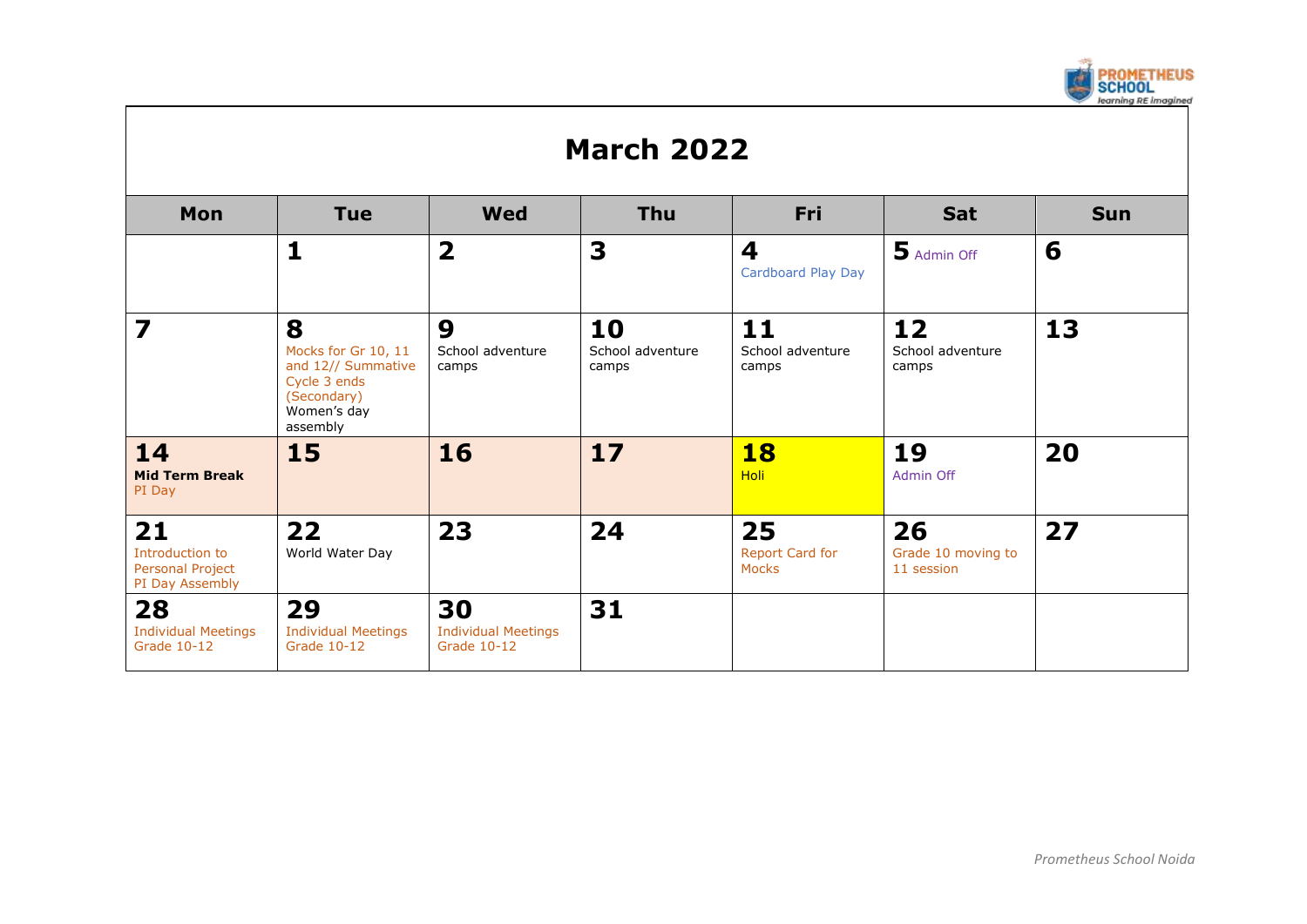

| <b>April 2022</b>                                                                              |                                |                                |                                                               |                                                                                   |                                      |                     |  |
|------------------------------------------------------------------------------------------------|--------------------------------|--------------------------------|---------------------------------------------------------------|-----------------------------------------------------------------------------------|--------------------------------------|---------------------|--|
| Mon                                                                                            | <b>Tue</b>                     | <b>Wed</b>                     | <b>Thu</b>                                                    | Fri                                                                               | Sat                                  | <b>Sun</b>          |  |
|                                                                                                |                                |                                |                                                               | 1<br>Pre-term Begins<br>Music and drama<br>presentation                           | $\overline{\mathbf{2}}$<br>Admin Off | 3                   |  |
| 4<br>Late timings for<br>Grade 10, 11<br>(Camb) & 12<br>Language Carousel<br>begins for Form 5 | 5                              | 6                              | $\overline{\mathbf{z}}$                                       | 8<br>Passion Project<br>Exhibition<br><b>Language Carousel</b><br>ends for Form 5 | 9                                    | 10                  |  |
| 11<br>Class Photograph<br>week                                                                 | 12<br>Class Photograph<br>week | 13<br>Class Photograph<br>week | 14<br><b>Graduation Day Gr 12</b><br>Class Photograph<br>week | <b>15</b><br><b>Good Friday</b>                                                   | 16<br>Admin Off                      | 17<br>Easter Sunday |  |
| 18<br>Study leave begins<br>Grade 10-12<br>World Heritage Day                                  | 19                             | 20                             | 21                                                            | 22<br>Earth Day                                                                   | 23                                   | 24                  |  |
| 25                                                                                             | 26                             | 27                             | 28                                                            | 29<br><b>PYP PTM</b>                                                              | 30                                   |                     |  |
|                                                                                                |                                |                                |                                                               |                                                                                   |                                      |                     |  |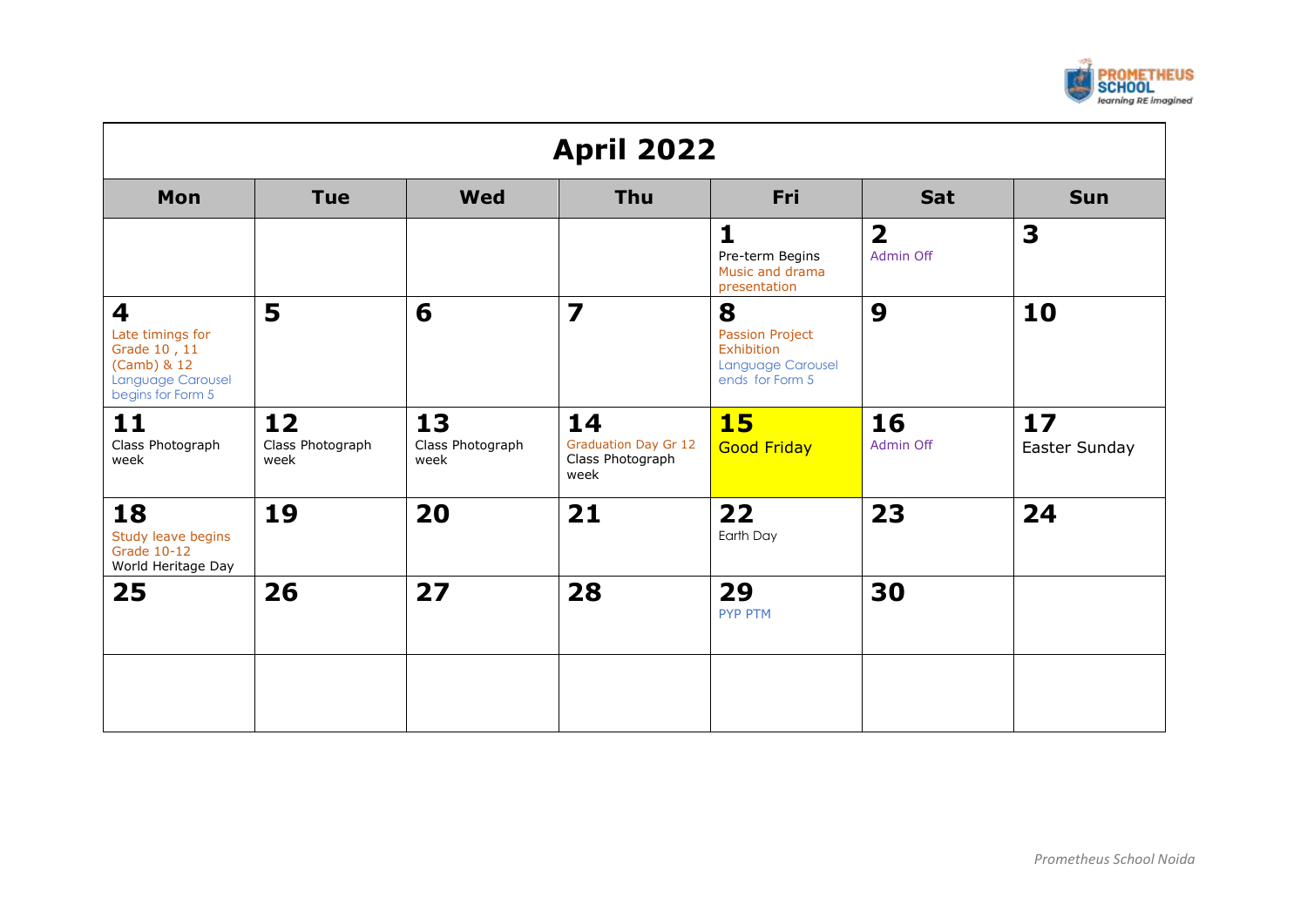

| <b>May 2022</b>                                                                                         |                  |                                                                                         |                                                                               |                                                                  |                                      |                   |  |  |
|---------------------------------------------------------------------------------------------------------|------------------|-----------------------------------------------------------------------------------------|-------------------------------------------------------------------------------|------------------------------------------------------------------|--------------------------------------|-------------------|--|--|
| Mon                                                                                                     | <b>Tue</b>       | <b>Wed</b>                                                                              | <b>Thu</b>                                                                    | Fri                                                              | <b>Sat</b>                           | <b>Sun</b>        |  |  |
|                                                                                                         |                  |                                                                                         |                                                                               |                                                                  |                                      | $\mathbf{1}$      |  |  |
| $\overline{\mathbf{2}}$                                                                                 | 3<br>Eid al-Fitr | $\overline{\mathbf{4}}$<br>End of term exam/<br>Summative cycle 4<br>begins (Secondary) | 5                                                                             | 6<br>Mother's Day<br>Celebration                                 | $\overline{\mathbf{z}}$<br>Admin Off | 8<br>Mother's Day |  |  |
| 9                                                                                                       | 10               | 11<br>National Technology<br>Day                                                        | 12                                                                            | 13<br>End of term exam/<br>Summative cycle 4<br>ends (Secondary) | 14                                   | 15                |  |  |
| 16<br>Tech Week begin                                                                                   | 17               | 18                                                                                      | 19                                                                            | 20<br>Form 5 exhibition<br>Tech Week ends                        | 21<br>Admin Off                      | 22                |  |  |
| 23<br>Swimming week<br>Form 5 visit to<br>secondary and<br>student orientation<br>PYP to MYP transition | 24               | 25                                                                                      | 26<br>Form 5 Graduation<br>ceremony/ MYP<br>orientation for Form<br>5 parents | 27<br>School Closes for<br>Students/ Report<br>card release      | 28                                   | 29                |  |  |
| 30                                                                                                      | 31               |                                                                                         |                                                                               |                                                                  |                                      |                   |  |  |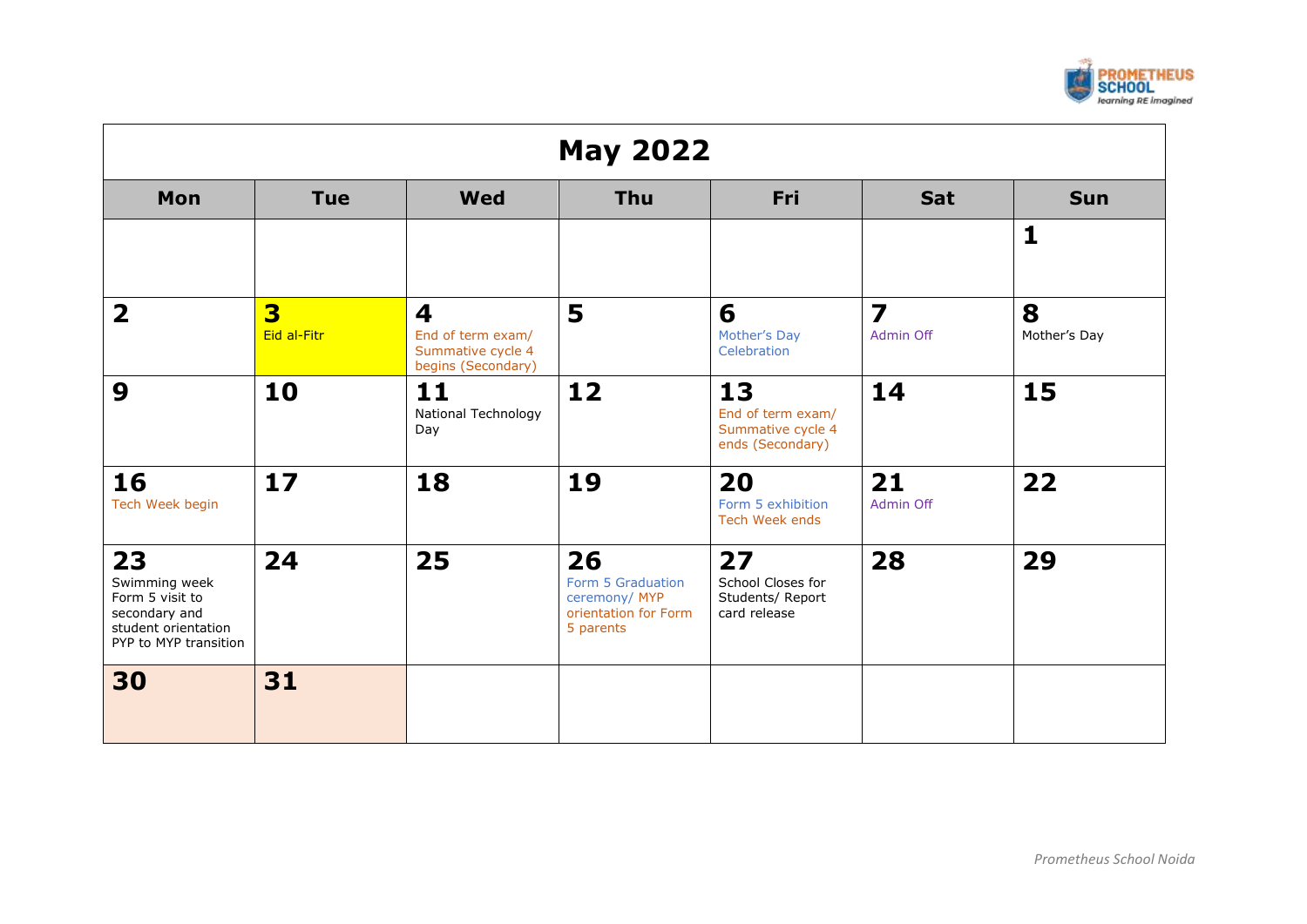

| <b>June 2022</b> |                                                      |                                              |                                                      |                         |                                      |                    |  |  |  |
|------------------|------------------------------------------------------|----------------------------------------------|------------------------------------------------------|-------------------------|--------------------------------------|--------------------|--|--|--|
| Mon              | Fri<br><b>Wed</b><br><b>Tue</b><br>Thu<br>Sun<br>Sat |                                              |                                                      |                         |                                      |                    |  |  |  |
|                  |                                                      | $\mathbf{1}$<br>Last day for PYP<br>teachers | $\overline{2}$<br>Last day for<br>secondary teachers | $\overline{\mathbf{3}}$ | $\overline{\mathbf{4}}$<br>Admin Off | 5                  |  |  |  |
| 6                | $\overline{\mathbf{z}}$                              | 8                                            | 9                                                    | 10                      | 11                                   | 12                 |  |  |  |
| 13               | 14                                                   | 15                                           | 16                                                   | 17                      | 18<br>Admin Off                      | 19<br>Father's Day |  |  |  |
| 20               | 21                                                   | 22                                           | 23                                                   | 24                      | 25                                   | 26                 |  |  |  |
| 27               | 28                                                   | 29                                           | 30                                                   |                         |                                      |                    |  |  |  |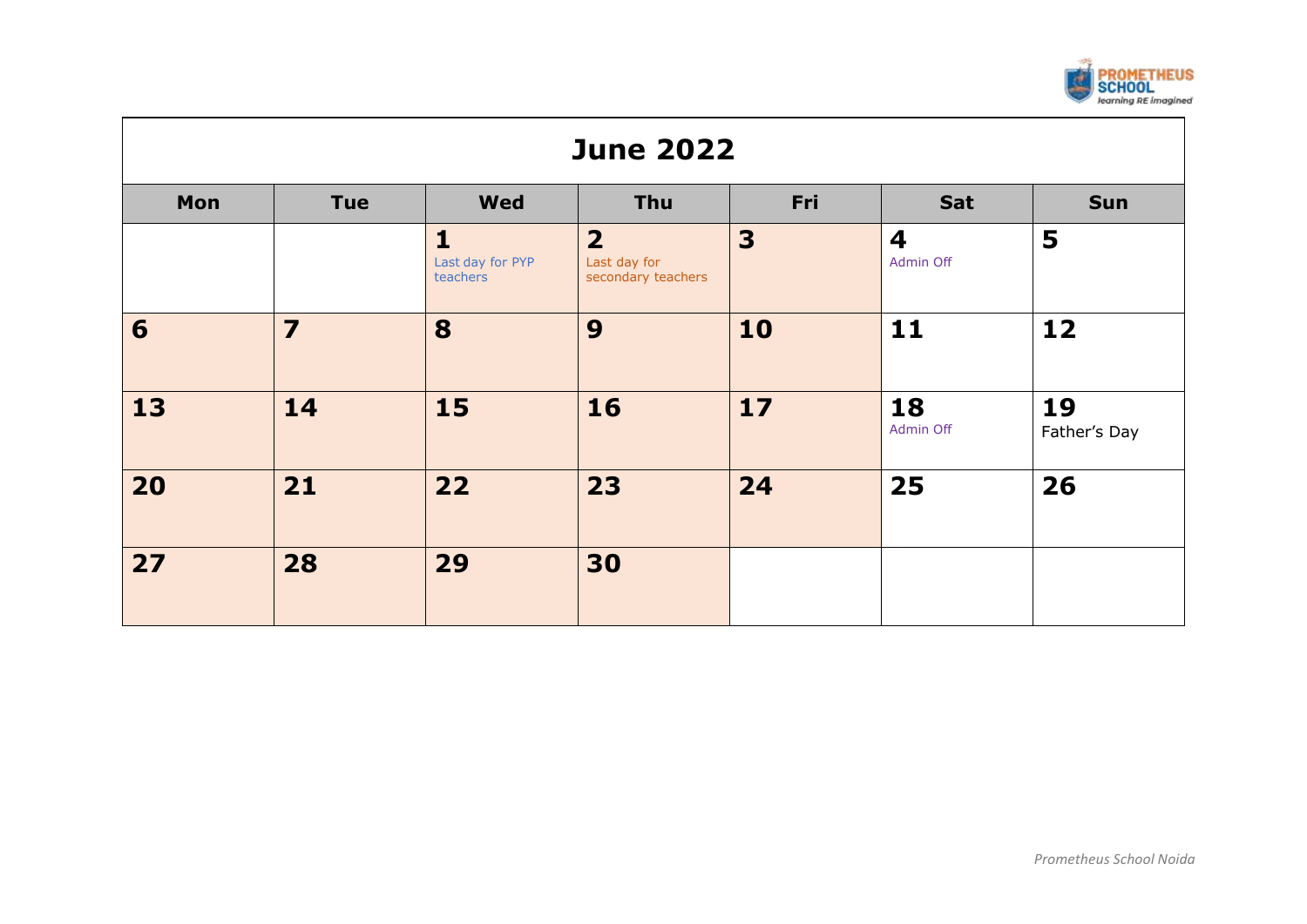

| <b>July 2022</b>        |                                                      |    |                |              |                                      |      |  |  |  |  |
|-------------------------|------------------------------------------------------|----|----------------|--------------|--------------------------------------|------|--|--|--|--|
| Mon                     | Fri<br><b>Wed</b><br>Thu<br>Sun<br><b>Tue</b><br>Sat |    |                |              |                                      |      |  |  |  |  |
|                         |                                                      |    |                | $\mathbf{1}$ | $\overline{\mathbf{2}}$<br>Admin Off | 3    |  |  |  |  |
| $\overline{\mathbf{4}}$ | 5                                                    | 6  | $\overline{7}$ | 8            | 9                                    | 10   |  |  |  |  |
| 11                      | 12                                                   | 13 | 14             | 15           | 16<br>Admin Off                      | $17$ |  |  |  |  |
| 18                      | 19                                                   | 20 | 21             | 22           | 23                                   | 24   |  |  |  |  |
| 25                      | 26                                                   | 27 | 28             | 29           | 30                                   | 31   |  |  |  |  |
|                         |                                                      |    |                |              |                                      |      |  |  |  |  |